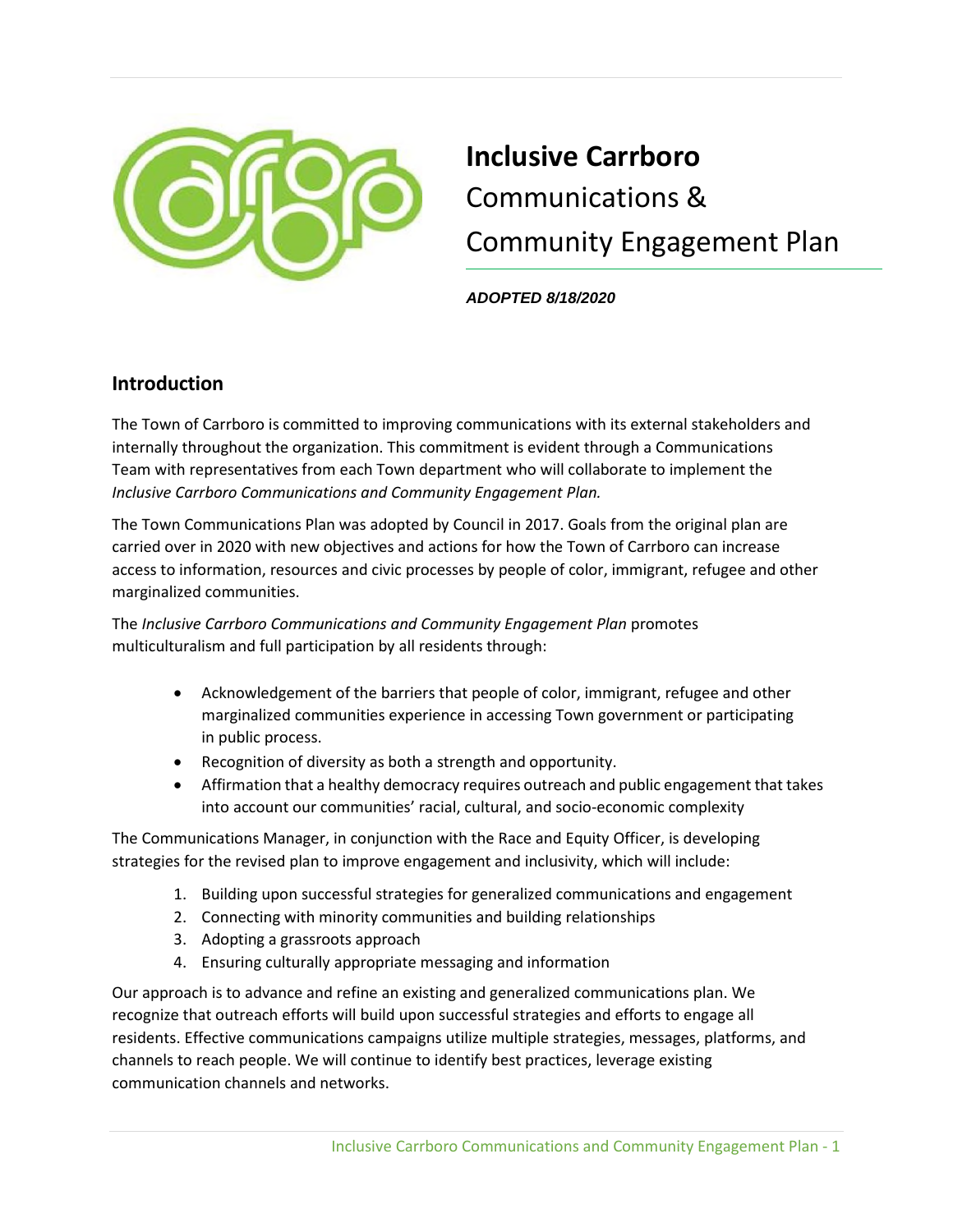The updated plan includes new strategies to engage, as best as possible, the entire demographics of Carrboro. We will pursue non-traditional methods of outreach to inspire entire community involvement. In this plan, we identify alternate opportunities for social interaction and relationship building. We will continue to expand new ways for the public to contribute input and offer feedback. This will occur through the implementation of racially and culturally inclusive outreach and public engagement processes.

We will implement strategies to effectively educate, inform and engage communities about services, events and programs; opportunities for leadership; and avenues to make positive change. This is an accelerated process and a dynamic plan. We recognize that the time is now to roll up our sleeves and get moving to create the kind of community where equity in opportunity exists for everyone.

Communications and engagement with stakeholders is a sound investment of Carrboro's resources and will continue to have a place among the Town's primary functions. Through this plan, staff will make every effort to improve public access to information about the Town and its services, programs and decisions, provide timely communication with stakeholders; engage racial and ethnic minority groups and other vulnerable and underserved populations; advance opportunities for all; assure the Town provides clear and useful information; and enhance transparency of decision-making and outcomes.

The Town will strive to tell our story continuously, comprehensively, and enthusiastically.

#### **The objectives of this plan are to:**

- Increase awareness
- Increase engagement
- Increase access
- Establish transparency and trust
- Tell our story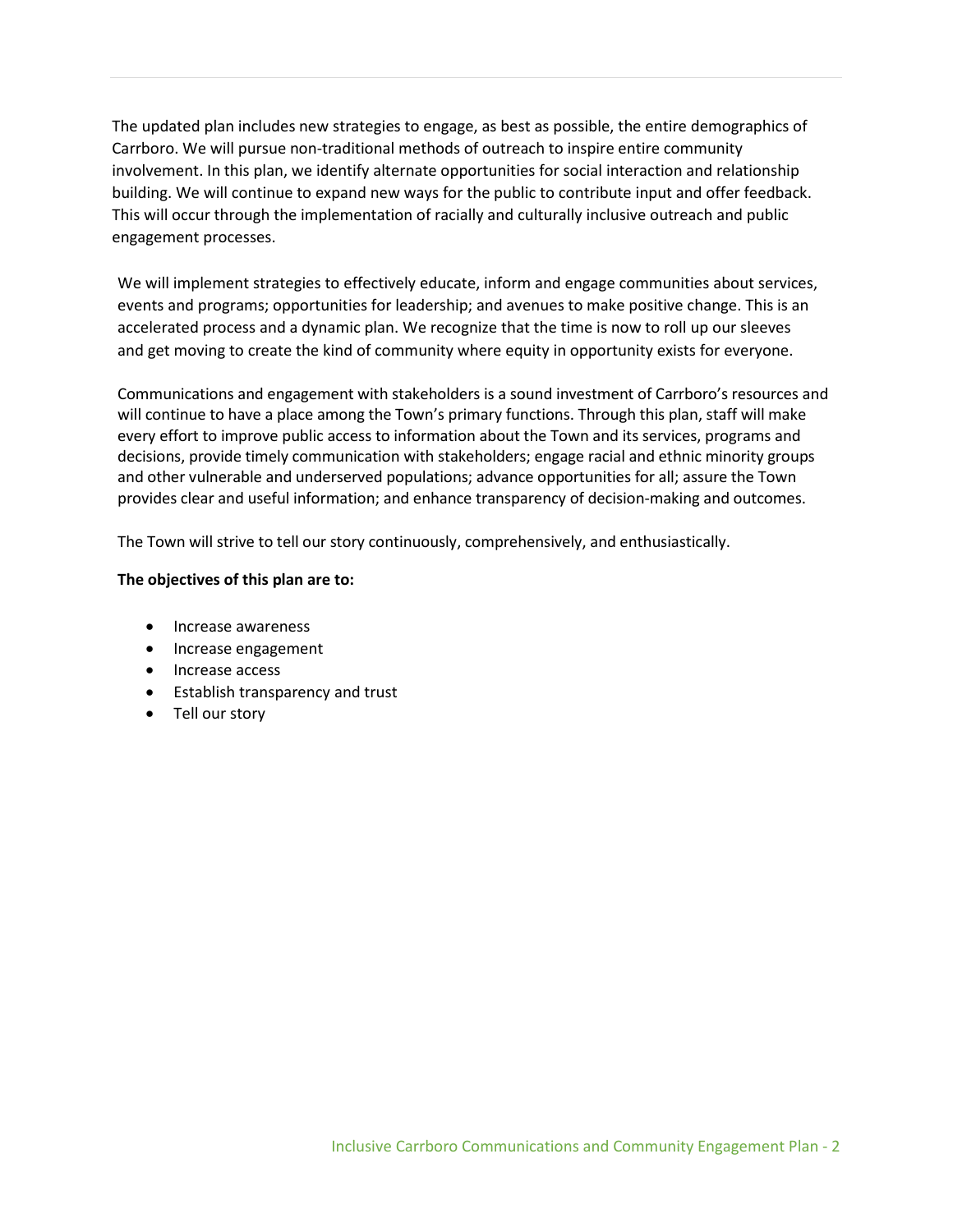## **Summary of 2018 Biennial Citizen Survey**

The Town of Carrboro contracted with BKL Research and Consulting to conduct a community survey in October and November 2018. A total of 400 residents were surveyed. The telephone survey methodology included listed, unlisted, and wireless numbers in the sampling frame.

#### **Key findings related to public communications are as follows:**

- The most significant barrier to citizen involvement in local government was "too busy don't have time" with a mean of 5.75 on a 9-point scale. Other less important barriers were "don't know about opportunities" (4.62) and "timing is inconvenient" (4.23). These top three barriers remain unchanged from 2016.
- The top five major information sources (in order) used by the respondents were word-of-mouth, street signage, Carrboro's website, television, and Facebook. Other sources also utilized but somewhat less important were radio, Carrboro's email list service, Recreation, Parks and Cultural Resources Brochure, Twitter, and Instagram.
- It was generally noted that the traditional media sources that have declined (Raleigh News & Observer, Independent Weekly, The Daily Tar Heel, Government Access Channel, and Herald Sun). The only exception was television that rose from 5th to 4th place overall.
- 59.3% of respondents indicated they are "informed" versus 14.9% on the "uninformed" side about government services, projects, issues, and programs that affect them.
- 64% of respondents were satisfied with Carrboro making information available to citizens concerning important services, projects, issues, and programs – with 11.6% on the dissatisfied side.
- 61% of respondents were satisfied with the opportunities Carrboro gives them to participate in the decision-making process with 11% on the "dissatisfied" side.

### **Executive Summary of 2016 Citizen Communications Survey**

The Town of Carrboro's Communications Team conducted a survey of area residents, business owners, visitors, and other interested parties to learn how stakeholders were receiving information from the Town; what information they are receiving; how they prefer to receive information from the Town; and input on how to improve communications between the Town and its stakeholders.

The survey was conducted from August 17- September 19, 2016. It was available in an online and paper version. The online version was advertised via email, on the Town's website, social media outlets, and on other local listservs including HOA's, church contacts, and school contacts. The paper version was available in English and Spanish and was available at Town Hall, El Centro Hispano, the Latina Festival, the Cybrary, the Carrboro Farmers Market, the Seymour Center, and by special request.

The survey received 364 responses.

The data from the survey was used to develop the goals, objectives, and action steps included in this plan.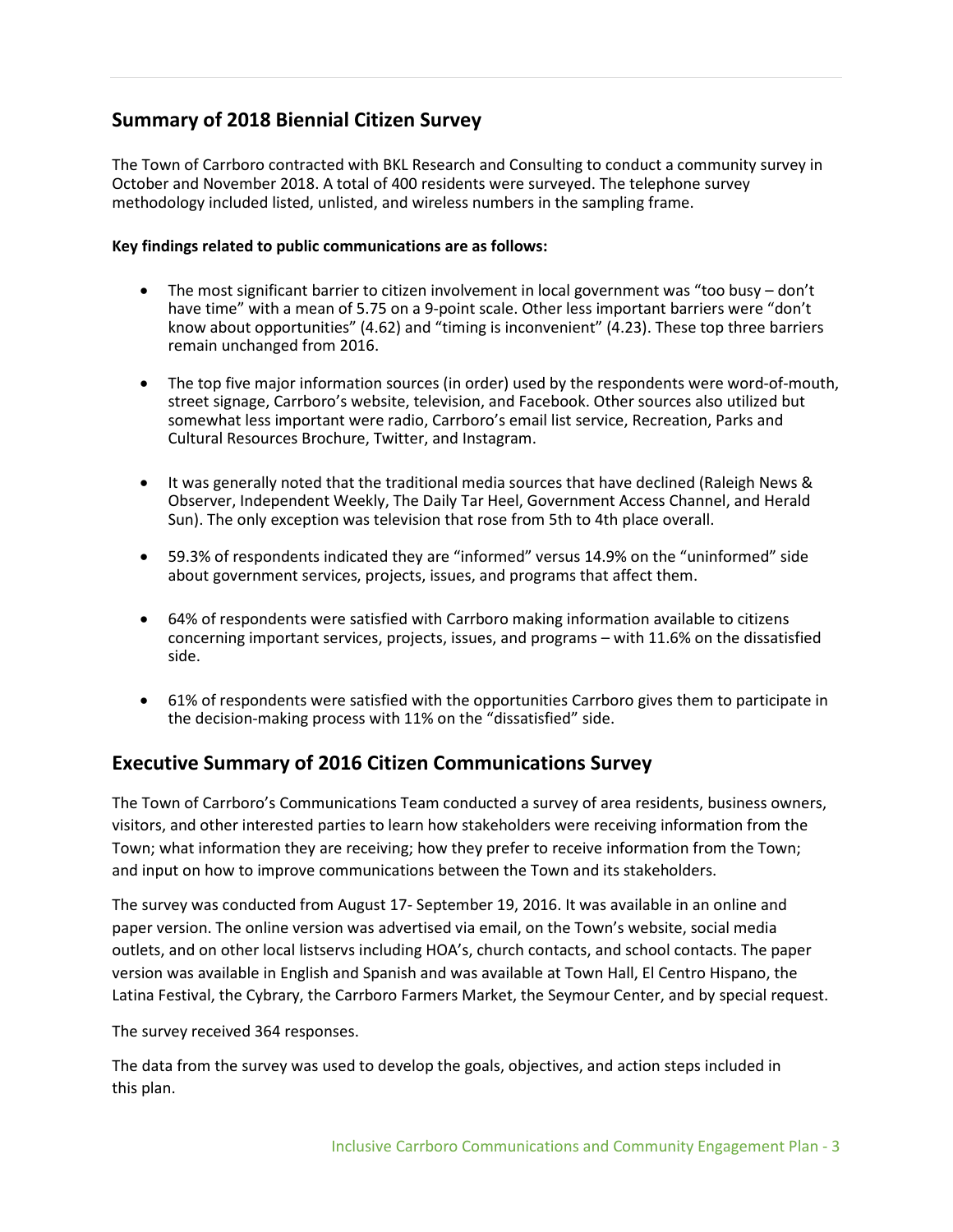#### **Results Summary**

Results of the 2016 survey lead to the following conclusions:

- 71% of respondents live in Carrboro; 27% work in Carrboro
- 99% of respondents have internet access
- About half of the respondents have lived in Carrboro for 5+ years.
- The majority of respondents receive their information about the Town from an indirect source (from a neighbor, info posted on Nextdoor, shared posts and tweets on social media)
- The top 3 utilized methods to get information from the Town are banners/signs/posters/flyers, Facebook, and the Town website.
- The top 3 preferred methods to receive information from the Town are News Flash (email from the Town with a news story/event), Facebook, email/listserv (i.e. Carrboro business listserv, HOA distribution, etc.)
- 52% of respondents are very satisfied or somewhat satisfied with the information they receive pertaining to Town of Carrboro news, information, and events. 31% are neither satisfied nor dissatisfied and 16% are somewhat dissatisfied or very dissatisfied.
- Nearly half of respondents use local radio stations (WCOM, WCHL, and WUNC) to find out about what's happening in Carrboro and more than half use print material (Chapel Hill magazine, Chapel Hill News, The Daily Tar Heel)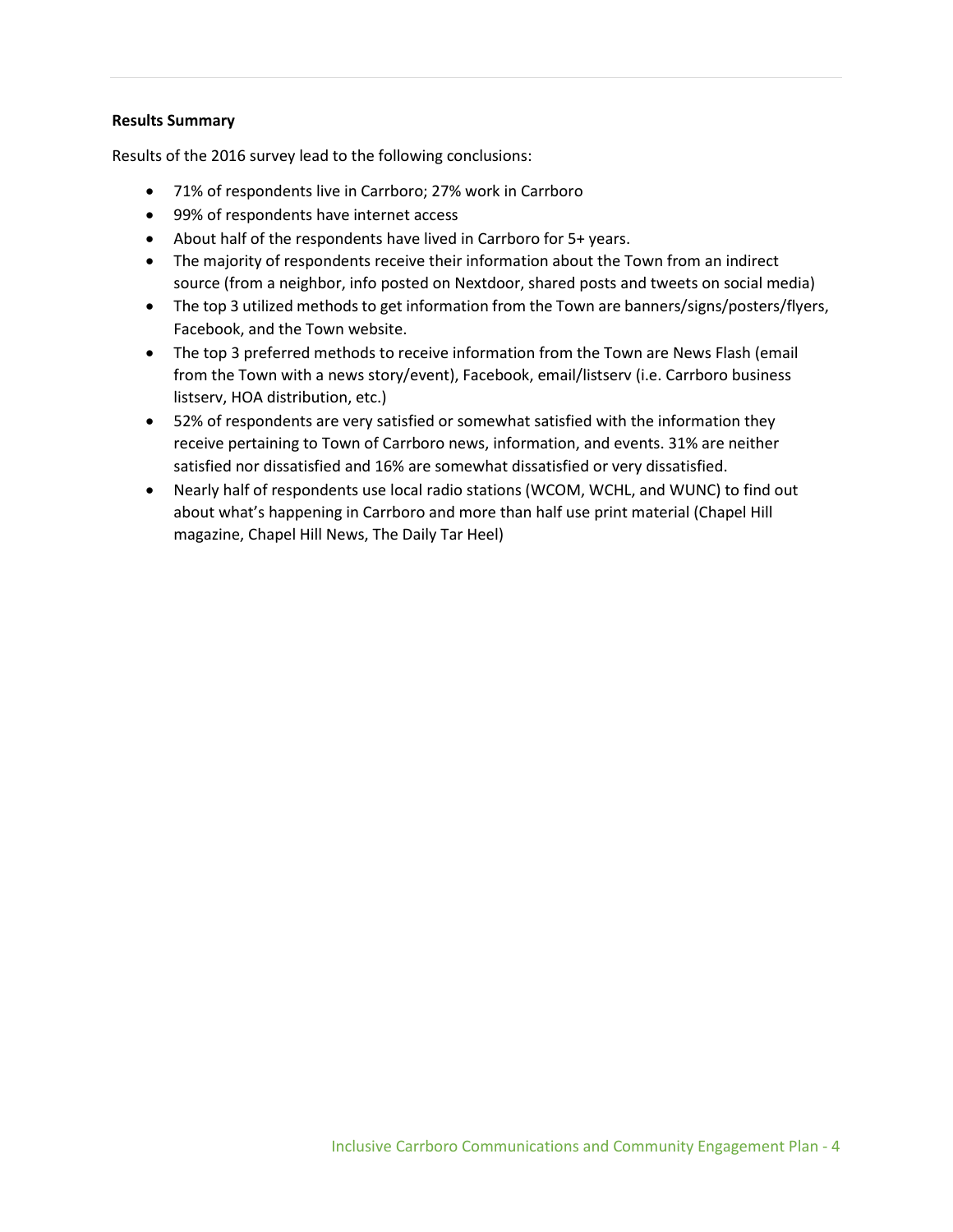## **Goals, Objectives and Actions**

## **Goal #1 Increase public awareness of and participation in Town decisions.**

#### **New Objective 1: Connect with people of color, immigrant, refugee and other marginalized communities**

The Town will establish community conversations with neighborhoods and engage non-traditional stakeholders. Solicit insights from representatives of minority communities about the significance of engagement data for their communities. These leaders and liaisons are a valuable resource for interpreting engagement data to modify strategies to more effectively outreach to underserved populations. Engaging neighborhood representatives to serve as trusted messengers can serve to increase the effectiveness of outreach and engagement strategies. Actions:

- a) Create neighborhood liaisons network
- b) Create community conversations
- c) Build personal relationships
- d) Increase accessibility (identify barriers such as location, transportation, childcare, language)
- e) Maintain a presence in communities and neighborhoods
- f) Offer multiple ways for residents to contribute input and feedback
- g) Offer information in different languages

#### Objective #2

Disseminate information to the media and stakeholders related to Town decisions. Actions:

- a) Investigate electronic sign or signs for use on Town-owned property to display meeting times and public input opportunities.
- b) Establish internal procedures to keep track of upcoming decisions and public input opportunities.
- c) Examine and consider expanding outreach to media and stakeholders via news releases, public service announcements, and/or advertising.

#### Objective #3

Effectively and efficiently use social media to increase public awareness about Town decisions. Actions:

- a) Evaluate current social media presence and followers.
- b) Educate staff on best practices for using social media for local government (develop parameters).

#### Objective #4

Provide for alternative input methods to allow citizen participation in Town decisions. Actions:

- a) Identify input opportunities for in person and virtual participation (i.e. wiki maps, Skype, public and satellite meetings, a civic engagement tool).
- b) Evaluate options, select approaches, and train staff and community to use new input opportunities.
- c) Seek feedback on use of tools from the public, demonstrate change based on feedback.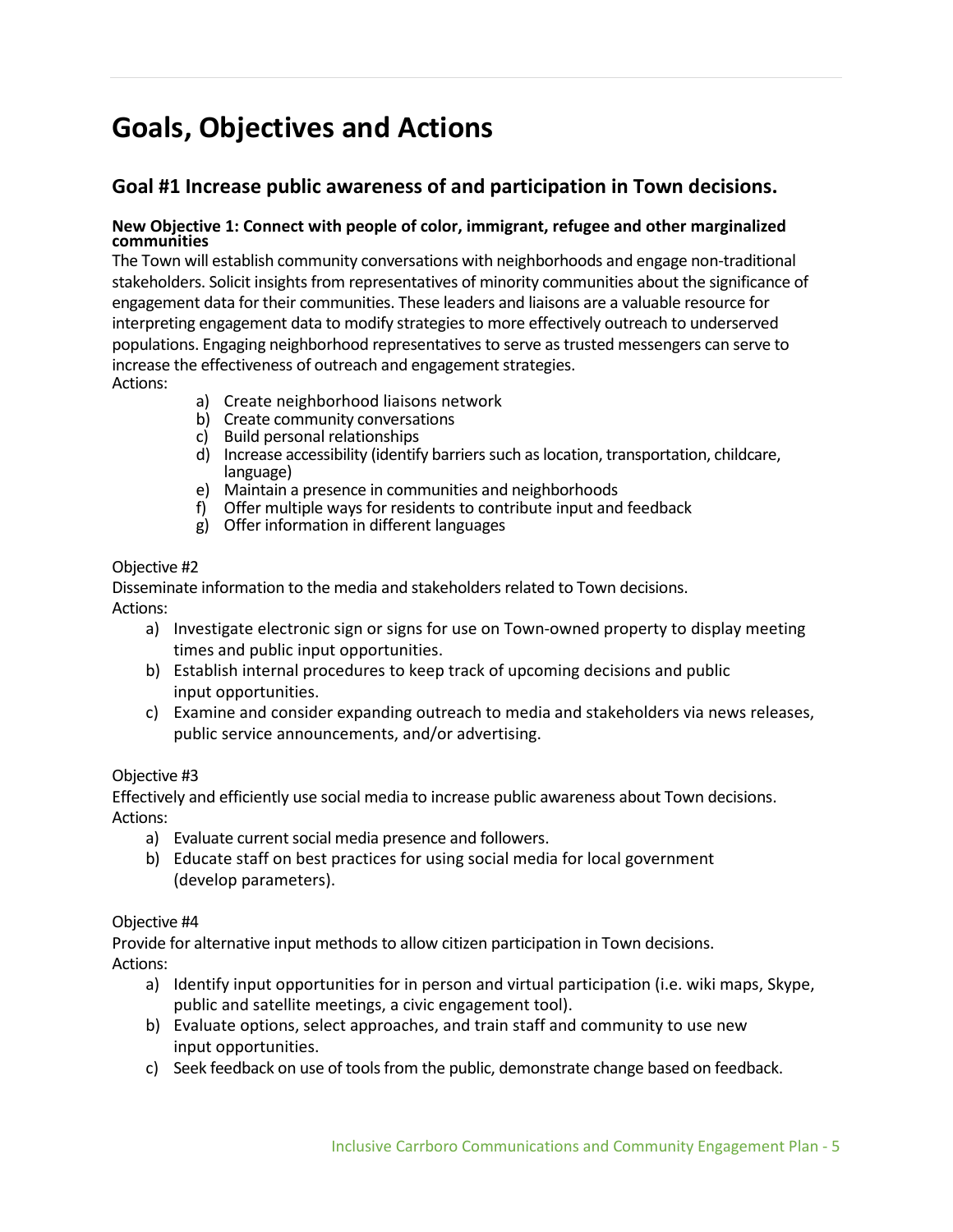#### Objective #5

Increase efforts to recruit and train residents for service on advisory boards. Actions:

- a) Evaluate biannual community survey responses to determine needs of stakeholders.
- b) Develop in person and virtual methods for recruiting and training stakeholders (i.e. Citizens Academy or Carrboro Gov 101).

## **Goal #2 Increase public awareness of Town programs and services.**

#### **New Objective 1: Adopt a grassroots approach**

The Town will support and encourage grassroots approaches, using trusted community organizations and groups – community-based organizations, faith-based organizations, and ethnic- and culture-based groups – to engage communities and help disseminate information. These may be organizations that are already culturally tied to or are currently providing services to minority and underserved populations.

- a) Create townwide network to display info banners with Calls to Action
- b) Partner with businesses including supermarkets, laundromats and banks
- c) Partner with faith communities, nonprofits, schools, day cares
- d) Direct outreach with residents of apartment complexes, neighborhood associations, HOAs including holding meetings in the neighborhoods
- e) Create places for sustained, informal interactions with staff and elected reps

#### Objective #2

Disseminate information across broad platforms and venues to ensure equitable access to information. Actions:

Identify and promote key locations and events (i.e. Carrboro Day) where written information can be distributed (i.e. face to face – personal interactions).

- a) Develop procedure for sharing information with stakeholders who choose not to access information electronically.
- b) Create relationship with local radio stations such as WCOM, WCHL/Chapelboro and WXYC.
- c) ability to create video content for use in various places (i.e. website, local channels)
- d) Investigate ability to create content in multiple languages.

#### Objective #3

Utilize Town website as primary means of promoting Town programs and services. Actions:

- a) Centralize Town event information via Community Events Calendar.
- b) Create easily accessible information on status of Town projects.

#### Objective #4

Educate public on where to obtain information on Town services and programs.

Actions:

- a) Periodically send instructions on where/how information may be obtained via Master Listserv.
- b) Inform citizens about the various means of obtaining information about Town programs and services (electronic and non-electronic).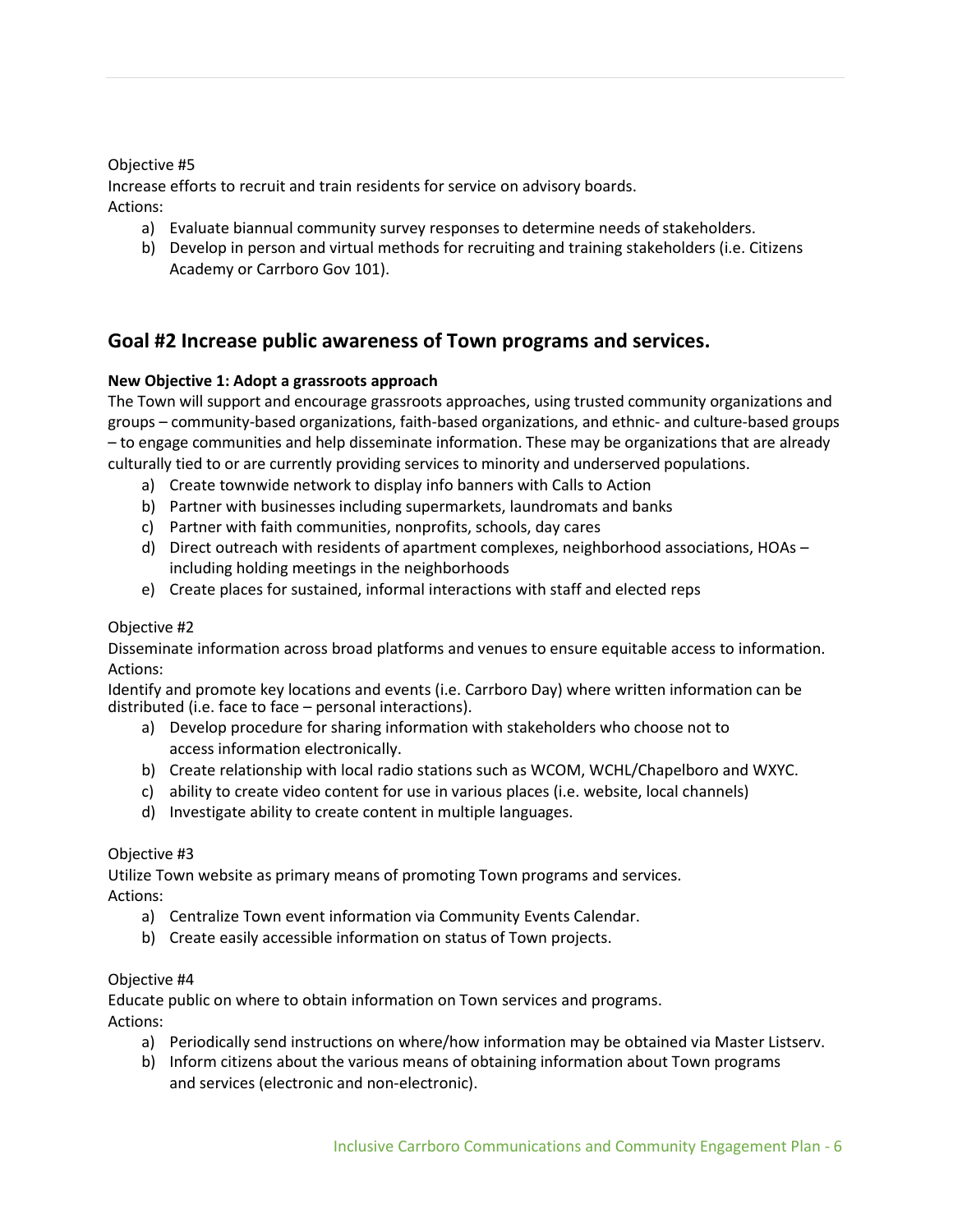#### Objective #5

Seek feedback and evaluation on current Town programs and services. Actions:

- a) Encourage each department to seek feedback on programs and services within their department.
- b) Analyze feedback to improve quality of programs and services.

## **Goal # 3 Create opportunities for stakeholders to provide feedback to the Town.**

#### **New Objective 1: Ensure culturally appropriate messaging and information**

The Town will engage with stakeholders to receive feedback on their experiences interfacing with local government. Community buy-in and review are vitally important to developing culturally appropriate messages and information. Processes should be established to test informational messages to ensure that they are culturally appropriate as well as strategies for disseminating information. Factors including where and how people receive information, trusted sources of information and support in communities, and people's perceptions of and experiences with local government must be considered when crafting and disseminating messages particularly to diverse and underserved communities. Actions:

a. Schedule forums and community conversations with communities

- b. Use plain language guidelines for website conten[t www.plainlanguage.gov](http://www.plainlanguage.gov/)
- c. Provide translation and interpretation
- d. Increase use of video messages and captioning

#### Objective #2

Evaluate existing opportunities for stakeholders to provide feedback to the town. Actions:

- a) Establish criteria to measure the effectiveness and efficiency of existing feedback opportunities (i.e. response rates to a survey).
- b) Ensure current feedback opportunities are measurable.
- c) Establish benchmarks for future improvement.

#### Objective #3

Establish a process to analyze feedback.

Actions:

- a) Assess the existing ways that we analyze feedback.
- b) Adopt a feedback framework that can be used across all departments.

#### Objective #4

Educate stakeholders on current opportunities to provide feedback. Actions:

a) Better utilize preferred communication methods (established by 2016 Citizen Communication Survey) to seek feedback.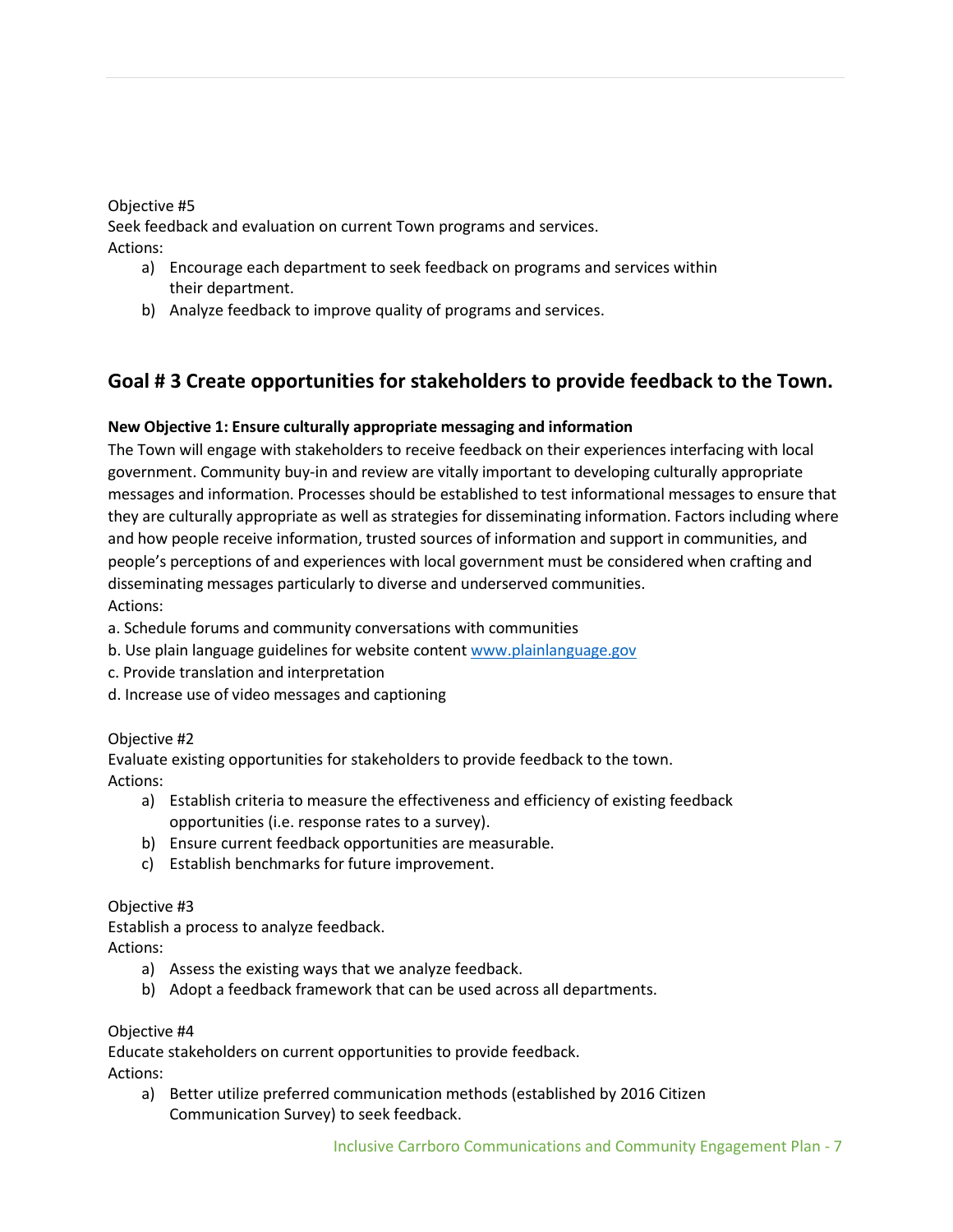b) Create education materials and distribute via preferred communication methods regarding feedback opportunities.

## **Goal # 4 Create internal systems to standardize and enhance the quality of communication created and distributed by Town Departments.**

#### Objective #1

Improve internal communications with Staff in order for them to be an information resource for internal and external customers.

Actions:

- a) Help employees develop effective communication skills to ensure that all Town employees are informed about town goals, hot topics, new initiatives, programs so they can serve as community ambassadors.
- b) Promote and utilize the Town's intranet to direct staff to find updated information about Town government activities, new initiatives, programs, and hot topics.
- c) Create external and internal electronic newsletters to communicate Town news and information to citizens and employees.
- d) Develop multiple channels for communicating town news to employees including intranet, email, posted notices and staff meetings.
- e) Standardize Town Council presentations, email signatures and letterhead for consistent communication from Town officials.

#### Objective #2

Create a permanent communications team with a representative from each department to be responsible for proactively identifying and coordinating Town information to be communicated both internally and externally.

Actions:

- a) Train communication team members to identify newsworthy items, write news releases, prepare public service announcements, post items to website and to create social media content to effectively communicate Town's messaging.
- b) Establish a process to periodically monitor and evaluate Town communications activities.
- c) Create a campaign to encourage citizens to subscribe to receive Town communication via CivicPlus Notify Me.
- d) Provide continuing education and training for town employees on the capabilities and features of town website.
- e) Establish a chain of command system for how communication is handled within this policy including a point person for major event